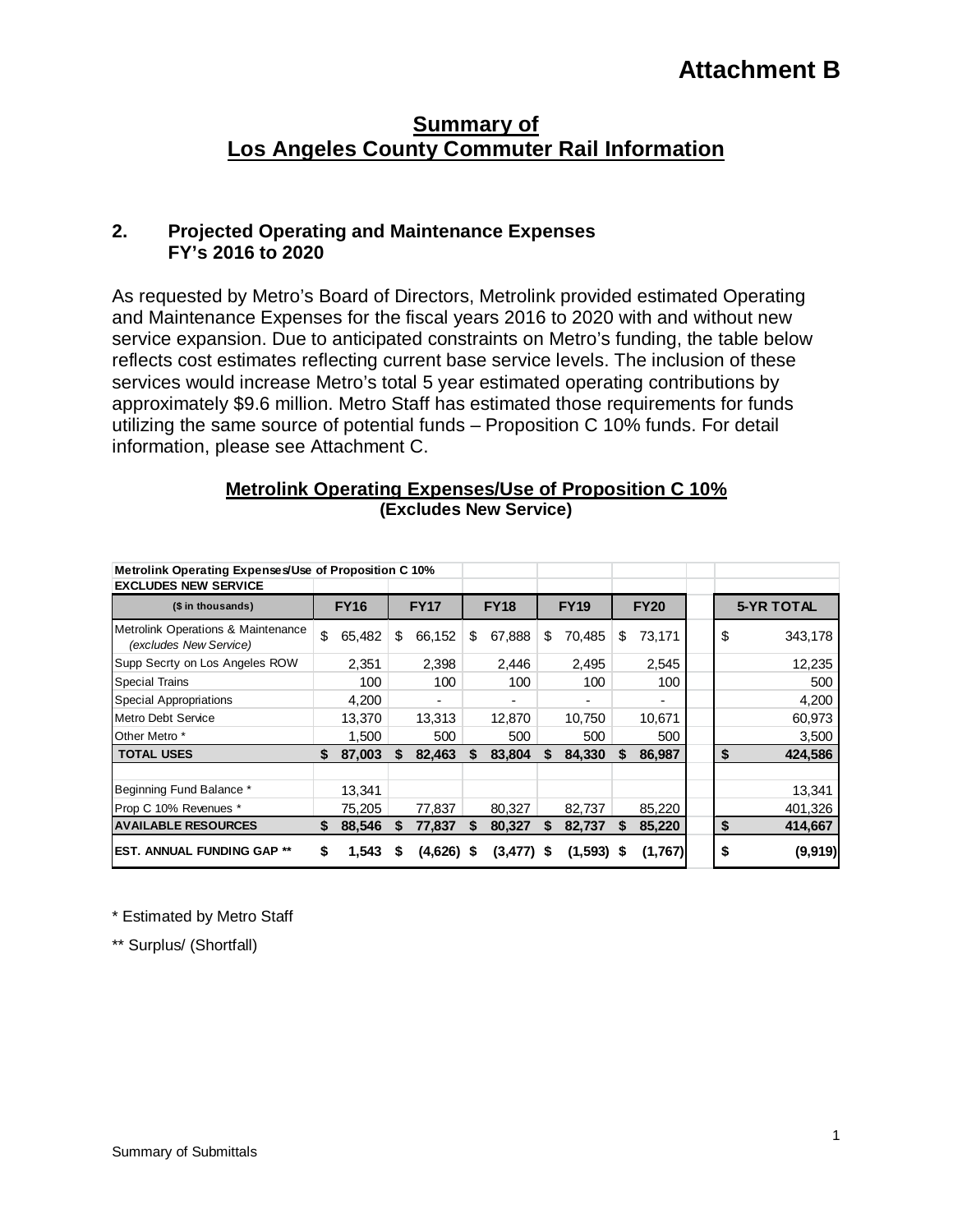### **3A. Current inventory and status of all New Capital, Capital Rehabilitation, and State of Good Repair projects**

Metrolink provided detailed information on the progress across all Capital Expansion and Rehabilitation/State of Good Repair projects funded by Metro in previous periods as requested by Metro's Board of Directors. For specific detail, please see Attachment C.

As summarized below, Metrolink has indicated that of \$112 million budgeted for Capital and Rehabilitation/State of Good Repair projects over the last 6 years. Only \$48.6 million (43%) has been billed to Metro-to-date, and \$64.0 million (57%) in project activity, including project surpluses, expects to be completed and drawn down within 3 fiscal years.

|                                           |               |                           |     |                                      |             | <b>Expected Drawdowns</b> |                              |                                                                        |  |
|-------------------------------------------|---------------|---------------------------|-----|--------------------------------------|-------------|---------------------------|------------------------------|------------------------------------------------------------------------|--|
| <b>Budget Period</b><br>(\$ in thousands) | <b>Budget</b> | Billed-to-date*  % Billed |     | Project (Over)/<br><b>Under-runs</b> | <b>FY16</b> | <b>FY17</b>               | <b>FY18</b>                  | <b>Combined Under-</b><br>Runs/<br><b>Expected</b><br><b>Drawdowns</b> |  |
| FY10 or Earlier                           | 595           | ٠                         | 0%  | (182)                                | 777         | ٠                         | $\overline{\phantom{a}}$     | 595                                                                    |  |
| <b>FY11</b>                               | 8,000         | 6,973                     | 87% | 19                                   | 1,008       | ٠                         | -                            | 1,027                                                                  |  |
| <b>FY12</b>                               | 7,892         | 5,910                     | 75% | 627                                  | 492         | 28                        | $\qquad \qquad \blacksquare$ | 1,147                                                                  |  |
| <b>FY13</b>                               | 11,612        | 9,372                     | 81% | 186                                  | 1,652       | 1,237                     | $\overline{\phantom{a}}$     | 3,075                                                                  |  |
| <b>FY14</b>                               | 16,006        | 3,116                     | 19% | $\overline{2}$                       | 9,610       | 3,278                     | ٠                            | 12,890                                                                 |  |
| <b>FY15</b>                               | 16,375        | 12                        | 0%  |                                      | 6,076       | 7,306                     | 2,981                        | 16,363                                                                 |  |
| Subtotal - Rehab/SGR                      | 60,480        | 25,383                    | 42% | 652                                  | 19,615      | 11,850                    | 2,981                        | 35,098                                                                 |  |
| <b>Rotem Settlement</b>                   | 12,600        | 1,393                     | 11% | 11                                   | 3,099       | 4,321                     | 3,775                        | 11,207                                                                 |  |
| <b>Capital Expansion</b>                  | 39,572        | 21,878                    | 55% |                                      | 16,641      | 553                       | 500                          | 17,694                                                                 |  |
| <b>TOTAL</b>                              | 112,652       | 48,654                    | 43% | 663                                  | 39,355      | 16,724                    | 7,257                        | 63,998                                                                 |  |

\* Includes remaining FY15 billings for fiscal year-end closing June 30, 2015 (\$1.6M).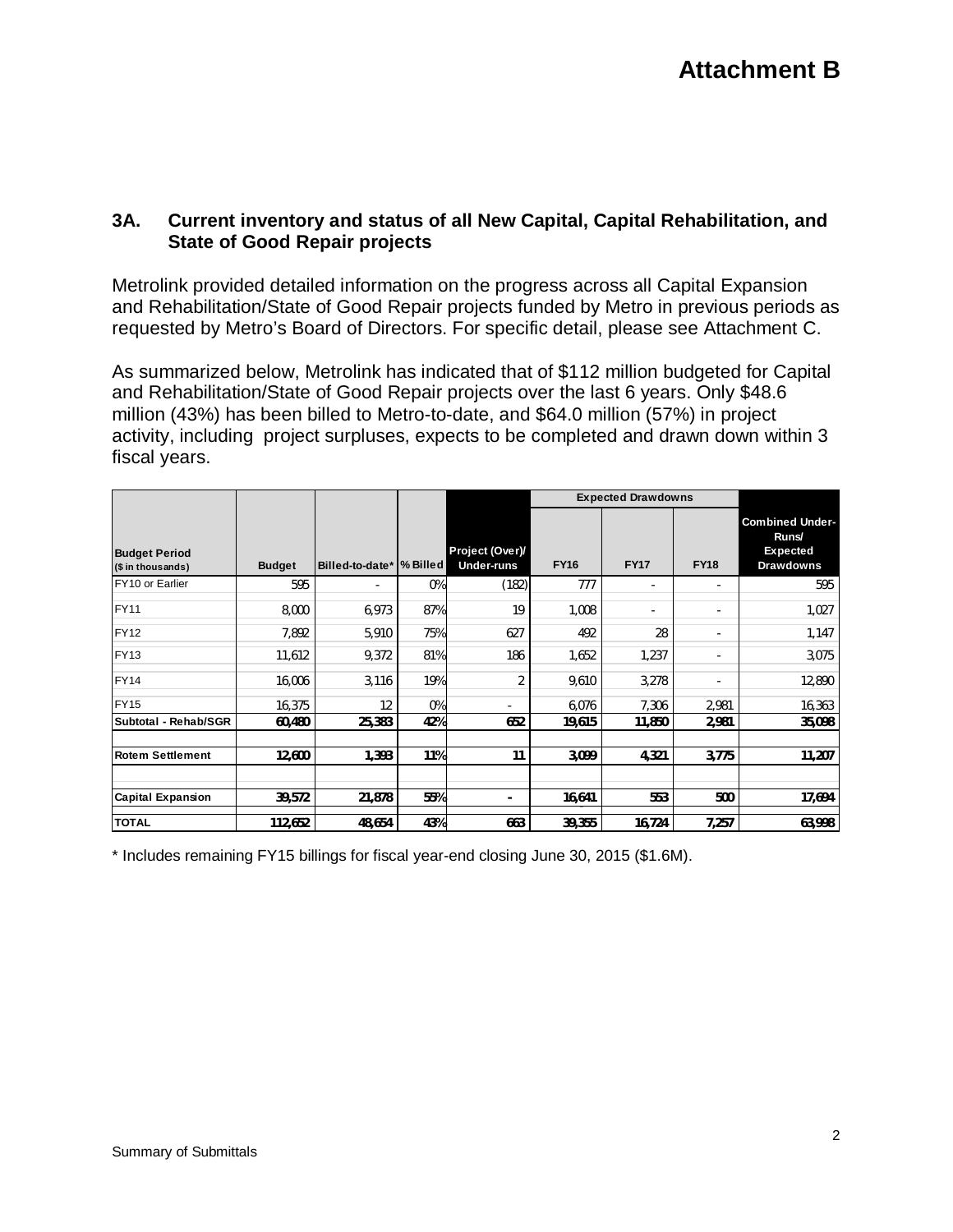#### **3B. Estimated New Capital and Rehabilitation/SGR Projects (FY16 – FY20)**

In response to the Board's request, Metrolink has provided an initial estimate of their Capital Expansion and Rehabilitation/State of Good Repair requirements, totaling just under \$300 million for FY16-FY20, as reflected below.

| <b>LA Metro Share in Constant Dollars</b>         |              |        |             |        |             |        |             |        |    |             |              |         |  |
|---------------------------------------------------|--------------|--------|-------------|--------|-------------|--------|-------------|--------|----|-------------|--------------|---------|--|
| Program<br>(\$ in thousands)                      | <b>FY16*</b> |        | <b>FY17</b> |        | <b>FY18</b> |        | <b>FY19</b> |        |    | <b>FY20</b> | <b>Total</b> |         |  |
| <b>CAPITAL EXPANSION</b>                          |              |        |             |        |             |        |             |        |    |             |              |         |  |
|                                                   |              |        |             |        |             |        |             |        |    |             |              |         |  |
| Capacity Expansion - Track**                      | \$           | 8,000  | \$          | 33,230 | \$          | 33,230 | \$          | 33,230 | \$ | 33,230      | \$.          | 140,920 |  |
| <b>Incremental Rolling Stock</b>                  |              | 2,151  |             |        |             |        |             |        |    |             |              | 2,151   |  |
| TVM**                                             |              | 12,984 |             |        |             | ٠      |             |        |    |             |              | 12,984  |  |
| <b>Facilities</b>                                 |              |        |             | 60     |             | 60     |             | 60     |    | 60          |              | 240     |  |
| <b>Project Evaluation/Prelim</b><br>Engineering** |              | 475    |             | 475    |             | 475    |             | 475    |    | 475         |              | 2,375   |  |
| <b>Grade Crossings</b>                            |              |        |             | 1,215  |             | 1,215  |             | 1,215  |    | 1,215       |              | 4,860   |  |
| <b>Capital Expansion Total</b>                    | \$           | 23,610 | \$          | 34,980 | \$          | 34,980 | \$          | 34,980 | \$ | 34,980      | \$           | 163,530 |  |
| <b>REHABILITATION/SGR</b>                         |              |        |             |        |             |        |             |        |    |             |              |         |  |
| Communications                                    | \$           | 153    | \$          | 504    | \$          | 504    | \$          | 504    | \$ | 811         | \$           | 2,476   |  |
| <b>Facilities</b>                                 |              | 171    |             | 2,320  |             | 913    |             | 919    |    | 688         |              | 5,011   |  |
| Vehicles (non-revenue)                            |              | 314    |             | 190    |             | 190    |             | 190    |    | 190         |              | 1,074   |  |
| Rolling Stock - Locomotives                       |              | 3,499  |             | 570    |             | 3,117  |             | 2,072  |    | 2,380       |              | 11,638  |  |
| Rolling Stock - Passenger Cars                    |              | 7,874  |             | 1,654  |             | 1,654  |             | 1,654  |    | 1,462       |              | 14,298  |  |
| <b>Train Signaling</b>                            |              | 2,428  |             | 4,198  |             | 4,428  |             | 4,198  |    | 5,081       |              | 20,333  |  |
| <b>Stations</b>                                   |              | 67     |             | 67     |             | 67     |             | 67     |    | 67          |              | 335     |  |
| Structures (Bridges/Culverts)                     |              | 1,968  |             | 10,427 |             | 6,826  |             | 7,712  |    | 7,259       |              | 34,192  |  |
| Track                                             |              | 3,527  |             | 10,448 |             | 10,413 |             | 11,287 |    | 10,579      |              | 46,254  |  |
| <b>Rehabilitation/SGR Total</b>                   | \$           | 20,001 | \$          | 30,378 | \$          | 28,112 | \$          | 28,603 | \$ | 28,517      | S.           | 135,611 |  |
| <b>TOTAL</b>                                      | \$           | 43,611 | \$          | 65,358 | S           | 63,092 | S           | 63,583 | S  | 63,497      |              | 299,141 |  |

**Five-Year Projections for Capital and Rehabilitation**

\* FY16 includes Metrolink's requested budget. This figure was deferred, pending further consideration, by Metro's Board on June 26, 2015.

\*\* FY16 Capital Expansion items have been approved by the Board as part of the FY16 Budget adoption.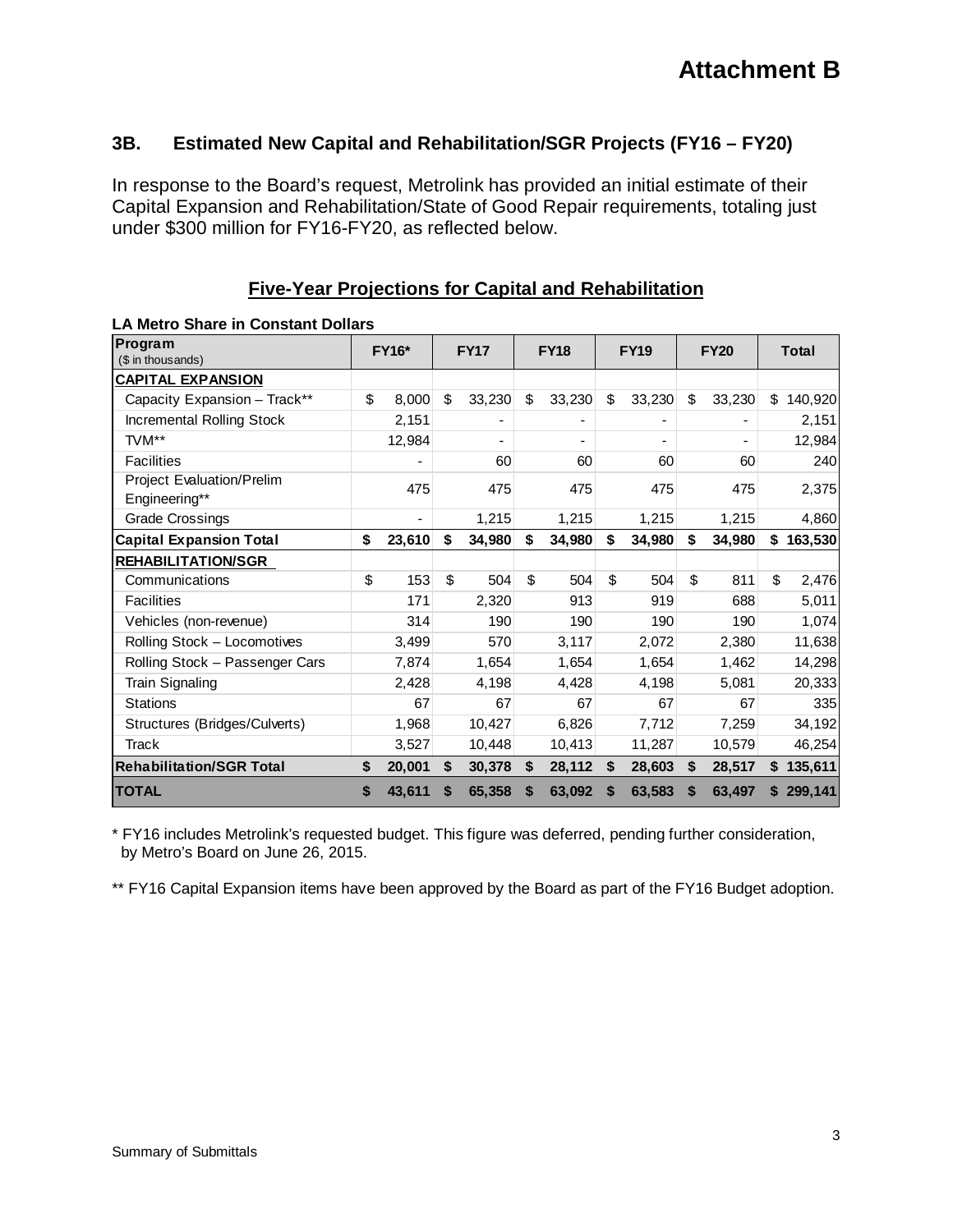# **3C. Estimated Inventory of Unfunded Rehabilitation/SGR Requirements**

In response to the Board's request, Metrolink submitted the following estimate of currently unfunded Rehabilitation and State of Good Repair projects totaling \$149 million. Per Metrolink's submittal, some projects included in the categories below are also represented in their 5 year outlook referenced above. For detail, please see Attachment C.

| <b>Unfunded Rehabilitation/SGR Projects</b><br>(\$ in thousands) | Est. Total  |
|------------------------------------------------------------------|-------------|
| Communications                                                   | \$<br>2,316 |
| <b>Facilities</b>                                                | 884         |
| Vehicles (non-Rev)                                               | 801         |
| Rolling Stock - Locomotives                                      | 1,045       |
| Rolling Stock - Passenger Cars                                   | 60,009      |
| <b>Train Signaling</b>                                           | 17,405      |
| Structures (Bridges/Culverts)                                    | 32,803      |
| <b>Tracks</b>                                                    | 34,092      |
| Total                                                            | 149.355     |

# **Backlog of State of Good Repair Needs**